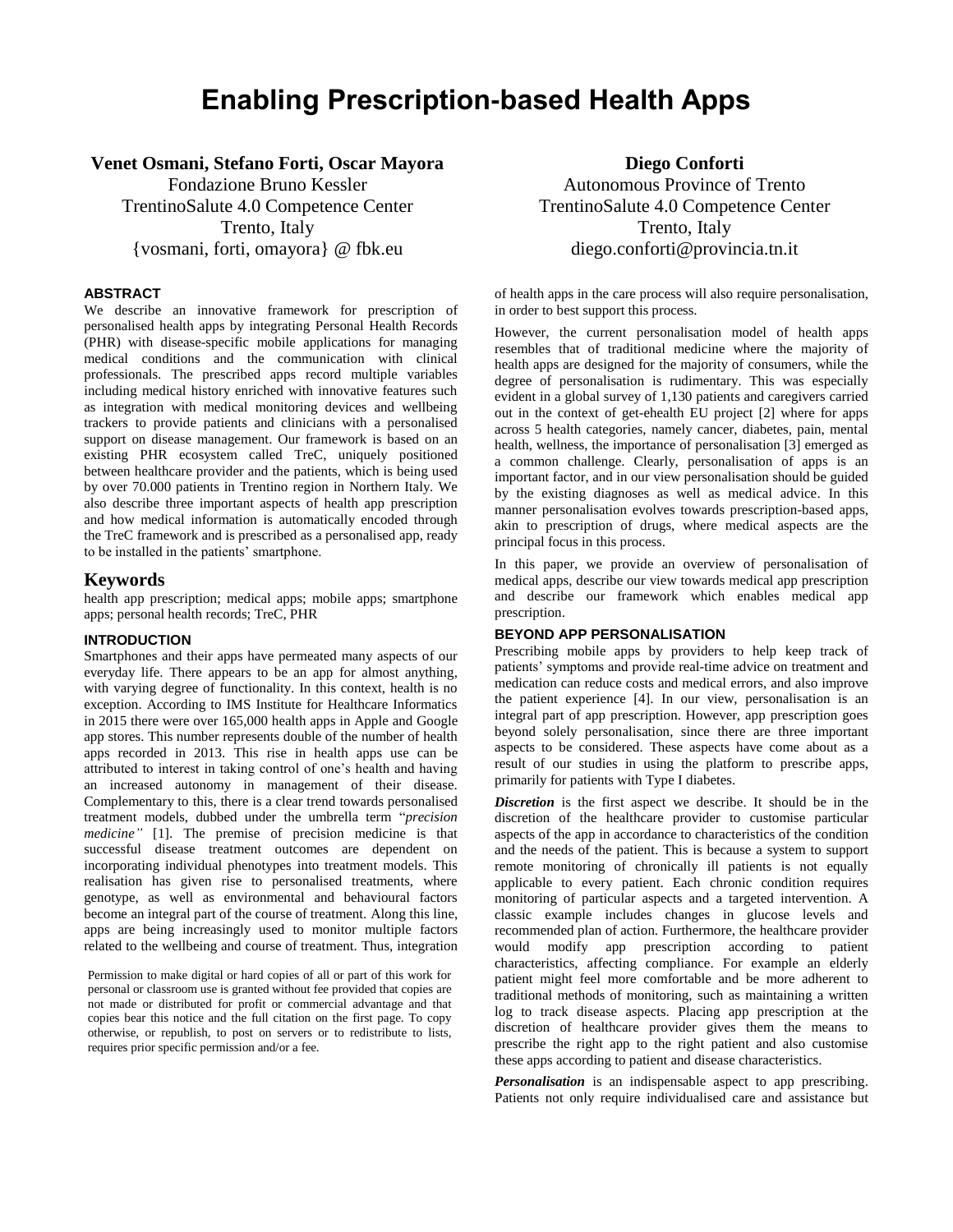also have different psycho-social abilities. It is therefore necessary to create an app which takes the specific needs of each patient into consideration in order to activate the appropriate functionality.

For example, an alarm for a child with type 1 diabetes would be activated in a different manner with respect to the alarm for a pregnant woman, where glucose targets are different as well as the ability to react to alarms. In the same manner, carbohydrate related functionality is more appropriate for the patients that have the ability to count carbohydrates. For other patients it might be sufficient to have a calendar that tracks glucose levels.

*Temporality* is another essential aspect; remote monitoring or intervention through an app should be defined for a specific period of time, according to the condition of the patient, akin to a prescribed drug. For example, remote monitoring can be activated in the period after the initial diagnosis when patients need to be followed more closely. Continuous monitoring, as is the current practice, may provide data of less interest and increase processing and cognitive load. Provider access to data from the app can be discontinued, and later reactivated for a specific period of time as needed, for example in response to a change of therapy.

During our pilot studies emerged the need to build a technology platform which can support apps offered to patients with chronic diseases, taking into account the requirements set out above. The app would be made available to the patient at the discretion of the healthcare provider, who would customise the app functionality according to patient's needs. The app would be run for a defined period as deemed necessary. The three dimensions outlined above are similar to the process of prescribing a medication, thus app prescription could become part of the medical legislation.

While the above discussion is based on our experience in designing and running a number of pilot trials, we also review the related work below.

#### **RELATED WORK**

A literature review [5] has shown that there is very little work carried out towards medical app prescription that fulfils the criteria outlined in Section [0.](#page-0-0) This is despite the fact that one of the best indicators of the importance of app prescription is the willingness of patients to accept them. This is illustrated from the survey of 2000 patients by Digitas Health, where it was found that over 90% of patients were willing to accept an offer of a mobile app from their provider rather than a written paper prescription [6]. In this line, Mount Sinai hospital has created the  $RxUniverse<sup>1</sup>$ platform, which is curated list of existing apps on the App Stores that healthcare providers can use to prescribe to patients. BlueStar Diabetes app developed by WellDoc was approved by FDA for patients with type 2 diabetes. The app provides patients with personalised feedback and instructions regarding medications, lifestyle and self-management techniques. The BlueStar app helps patients keep track of blood glucose levels, medications, diet, and exercise while sharing their progress with their health care provider. In developing this app, Quinn et al. have carried out a study of 26 patients where control patients were asked to submit their blood glucose levels every 2 weeks to their providers. Intervention arm patients, on the other hand, received a Bluetoothenabled OneTouch ultra BG meter, with testing supplies, and a cell phone equipped with WellDoc, Inc, proprietary DiabetesManager software that had logs sent electronically to WellDoc provider at least every 4 weeks. Patients in the intervention group experienced a greater decrease in haemoglobin

 $\overline{a}$ 

A1C values (2.03%) compared with the control group (0.68%) at 3 months [7].

In a similar fashion, but on a different context (that of low socioeconomic strata - SES), Wayne et al. [8] conducted a pilot study (n=19) on a smartphone-assisted intervention intended to improve behavioural management of type 2 diabetes in an ethnically diverse, lower SES population within an urban community health setting. The health coach interventions were personalised based on eating, physical activity patterns, and overall health goals. These interventions were created by a student trained in behaviour change techniques. For the 6-months study, the authors reported that the participants showed a mean reduction of  $0.43\%$  (SD  $0.63$ ) (P=.04) of HbA1c, demonstrating the potential clinical relevance of the intervention.

A study by Mayo Clinic found 20 percent of the patients who attended cardiac rehab and used the app were readmitted to the hospital or visited the emergency department within 90 days, compared with 60 percent of those in the control group [9]. In this study, 44 patients at Mayo Clinic who were hospitalized following a heart attack and stent placement were divided into two groups: 25 received cardiac rehab and the online/smartphone-based program; the 19 in the control group received only cardiac rehab.

Another work on personalised intervention was carried out by Nes et al. [10]. The distinctive aspect of this work was that a therapist formulated personalised feedback, rather than automatically as it is the case with many other apps. The feedback was based on participants registering their eating behaviour, medication taking, physical activities and emotions three times daily using the mobile device. They also registered their fasting blood glucose level in the morning diary.

However, as noted in [5] despite the thousands of health and fitness apps now available for download and the emerging interest in using them for improving health behaviours, very few have been tested in intervention settings. The types of published, peerreviewed app studies that were available for review were predominantly small sample pilot or feasibility.

Considering that the majority of symptoms of mental disorders are reflected in the behaviour of patients, wearable and mobile sensing technologies can monitor mental disorders. In this respect, a number of apps have been used in the treatment of depression. For example, work by Burns et al. [11] developed the Mobilyze! App which was used in a pilot test (n=8), alongside a website and EMA for adults from the general population. The app used context-awareness to personalise ecological momentary interventions in order to support adherence to therapeutic activities. The authors reported a significant reduction in depression (Mini-International Neuropsychiatric Interview [MINI]:  $Z=2.15$ , beta [week] = -.65, P = .03), as well as depression and anxiety symptoms at posttest (Patient Health Questionnaire [PHQ-9]: d=1.95, P<.001; Quick Inventory of Depression Symptoms-Clinician Rated: d=2.28, P<.001; Generalized Anxiety Disorder-7 item scale: d=1.37, P<.001).

A randomised controlled trial (RCT) was carried out by Reid et al. [12] and Kauer et al. [13] in using mobile phones in the early stages of adolescent depression (n=114). The intervention group received self-monitoring of mood, stress and daily activities, while control group received self-monitoring of daily activity only through the app developed on the mobile phone. The authors report no personalisation capability of their app and no significant differences were found at post-test and follow-up on outcomes of depression, anxiety, and stress among adolescents from general practice compared to control group. However, authors conclude

<sup>1</sup> http://www.rxuniverse.com/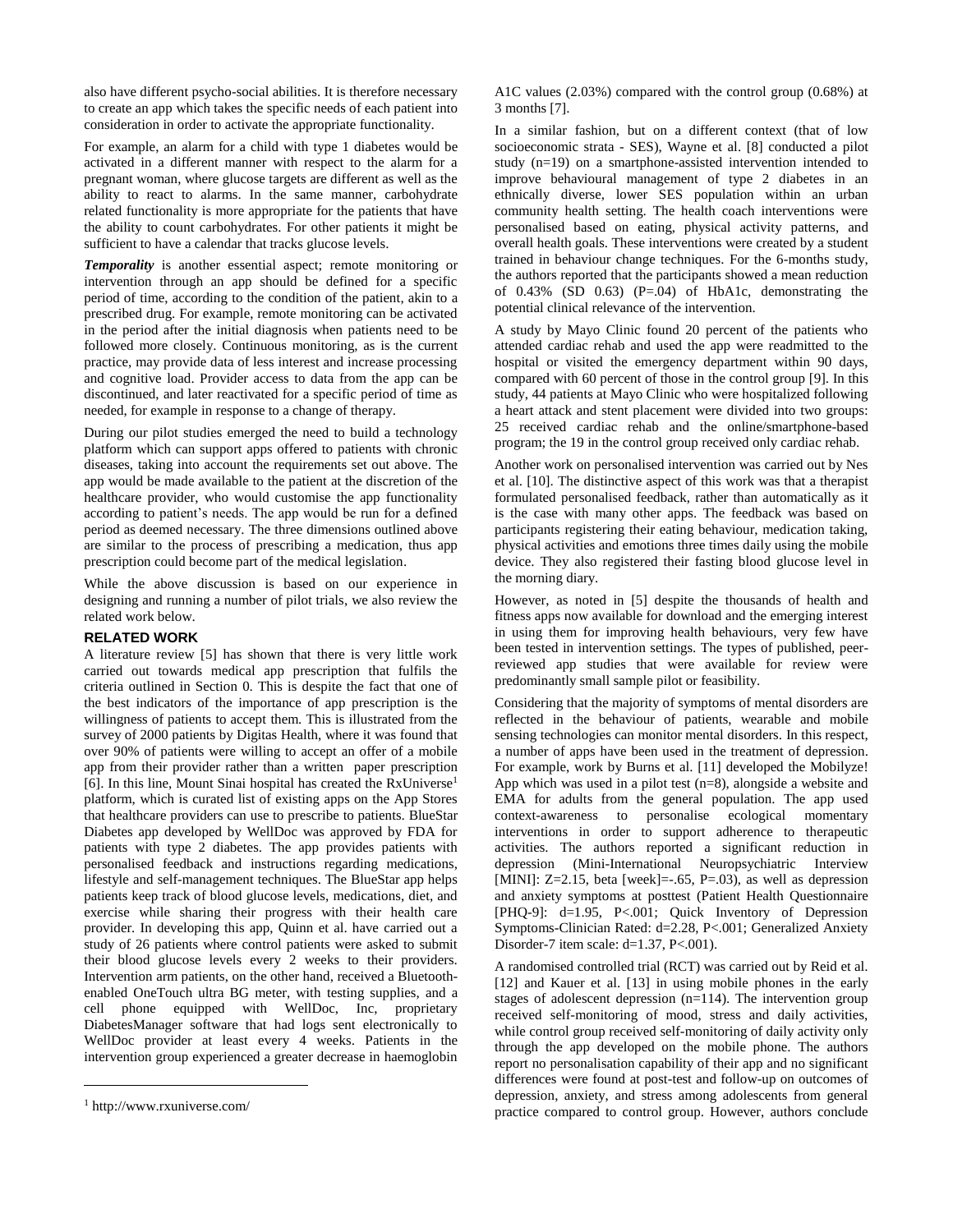that that self-monitoring increases emotional self-awareness, which in turn decreases depressive symptoms for young people with mild or more depressive symptoms.

Watts et al. [14] carried out a RCT (n=35) comparing delivery of Cognitive Behaviour Therapy (CBT) through a mobile phone app, versus a traditional computer in patients with major depression. The authors report no personalisation of their CBT program, however based on their findings, the authors conclude that delivering a CBT program using a mobile application, can result in clinically significant improvements in outcomes for patients with depression. This is because both groups (computer and mobile app) were associated with statistically significant benefits at post-test and this result held also at 3 months follow up, where the depression reduction seen for both groups remained significant.

## **APP-PRESCRIPTION PLATFORM**

Our work in creating a framework that allows prescription of apps, has begun with the TreC platform (https://trec.trentinosalute.net/). TreC, which stands for Cartella Clinica del Cittadino (Citizens' Clinical Records) is a platform that enables citizens to access, manage and share information about their health and wellbeing.

TreC is a platform that has been integrated into the health services provided by the Province of Trento. Thus, it is a mature platform that manages the health records of over 70,000 citizens. In addition, TreC is extensible in that it allows development and testing of new services connected to the platform. Thus far the platform has been used to support patients in two distinct areas of healthcare: i) oncology: development of a safe therapy system for the safe delivery of intravenous chemotherapy and a home monitoring system for monitoring and managing toxicity and improving adherence in patients receiving oral anticancer therapies at home [15] and ii) diabetes: a system consisting of a mobile diary and a web dashboard allowing patients to record disease-related information. This information can then be visualised by diabetologists through a dedicated dashboard while also allowing computation of insulin bolus and provide a rulebased alarm functionality [16]. A number of other studies are also running in the platform (data not yet published).

As can be seen from the above description, TreC is a mature and well tested platform that is in a unique position to support medical app prescription, since it manages the health records of the region's citizens. TreC is characterised by an important conceptual feature, whereby, rather than developing a health information hub, TreC has been designed as a "system of systems" with an extensible architecture, where sub-systems can be developed to provide additional and specific functionality.

Using TreC to prescribe apps entails a number of steps that are outlined in Figure 1, where the app is designed, through a drag and drop interface, to contain specific functionality and it is activated and installed in the patient's device. This personalised app then is run over a defined period, where appropriate reminders are sent and data from remote monitoring is gathered.



**Figure 1 App-prescription process**

#### **APP PRESCRIPTION SCENARIO**

As we noted in the introduction, in order for the apps to become prescription-based, we need to go beyond the current model of app personalisation, which takes into account only user-supplied data. To address this, our platform is being used by both healthcare providers and patients and has the capability to incorporate medical and lifestyle recommendations. In this respect we have envisioned a scenario, where by a citizen with a chronic disease, such as diabetes, is prescribed an app that will affect their behaviour change.

Maria has been living with type 2 diabetes for the past number of years. She has been struggling with controlling her intake of simple carbohydrates. In order to address this issue, Maria has tried various apps available in the App stores related to diabetes management. However, she found that beyond simple messages of limiting carbohydrate intake and increasing physical activity, the apps did not provide the necessary functionality to manage her condition, nor did they take into account various aspects of her existing medical conditions. In addition to diabetes, Maria suffers from a congenital heart disease, which limits her ability to perform physical activity. Unfortunately, in the apps she downloaded there is no simple way to include all the information regarding her co-morbidities, as listed in her personal health record.

Having been left unsatisfied with the offerings from app stores, Maria visits her primary care doctor and describes her struggle with controlling intake of simple carbohydrates and the limitations of the apps she has tried for the management of Type 2 diabetes. She also tells her doctor that sometimes she forgets to take her morning medications because she wakes up at different times throughout the week.

Together with Maria, the doctor configures the TreC-Diabetes app that can access Maria's health information from her PHR and can incorporate a series of personalised variables for better managing her disease such as Maria's food intolerances, specific physical activity and nutrition targets and the desired frequency of glucose monitoring with her portable monitoring device. In addition, the doctor configures specific messages and reminders to be provided to Maria and sets the date for next visit, all from a single interface.

Through the use of TreC-Diabetes app and TreC framework, the primary care doctor is able to encode all the information told by the patient, while also looking at her medical history for other conditions that the patient may have. This is done through an intuitive menu, where different triggers, conditions and limits can be specified. At the end of the consultation, Maria receives a notification on her smartphone, telling her that the prescribed TreC-Diabetes app is available and ready to be installed. Once Maria installs her pre-configured app she can use it to log her food intake. Her blood glucose levels are automatically